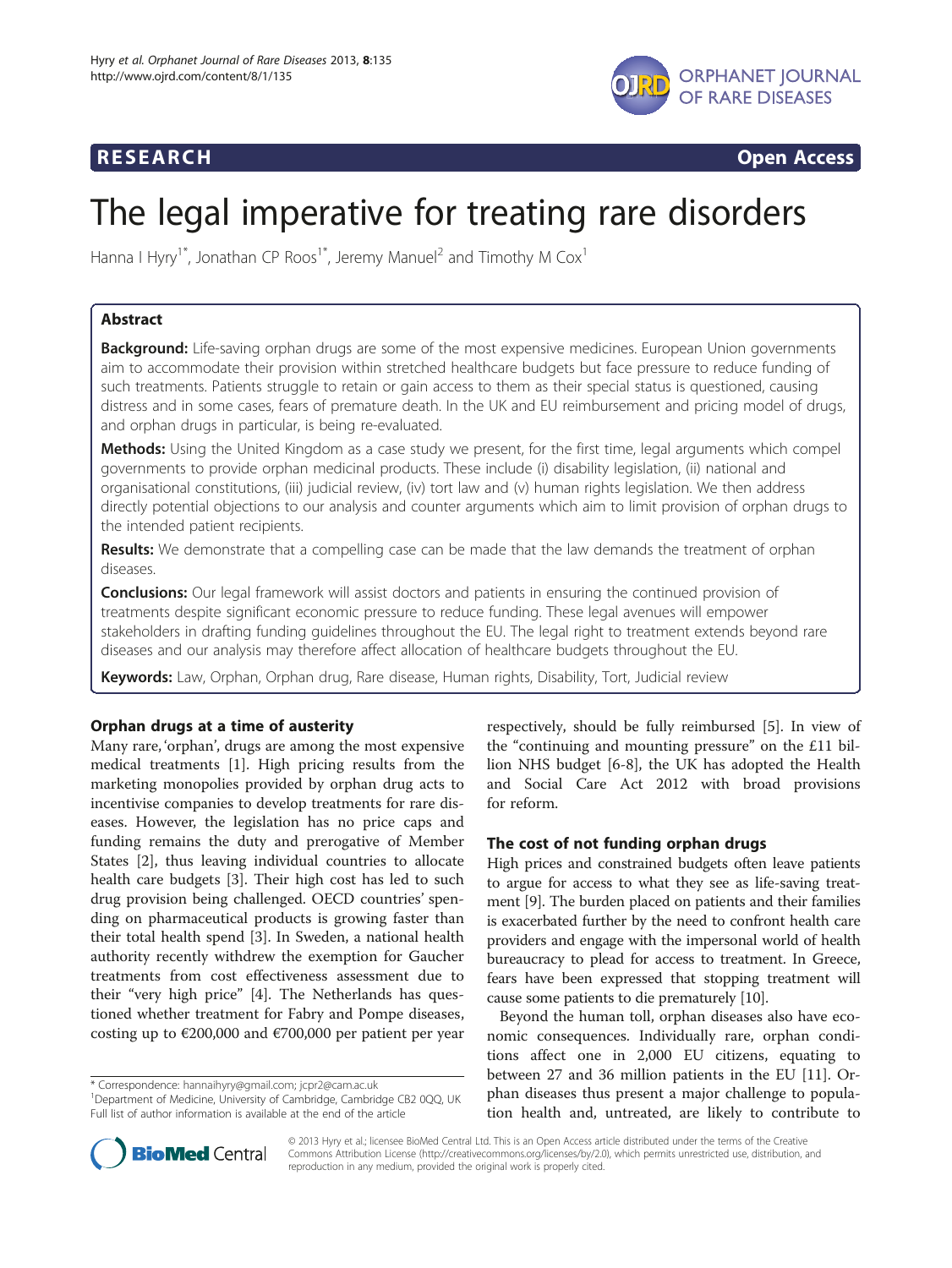large social and economic losses affecting more than the individual, since often family members must forego employment outside the home in order to care for their sick relatives. In contrast, treated patients, for example two individuals with Gaucher's disease, pay income tax on successful careers in national politics and corporate law - they are unlikely to require other high cost procedures, such as pain management and surgery.

# Legal arguments for securing funding

The European Union is committed to equality of care, stressing the "paramount" need for "equity and solidarity" of care between orphan and common diseases [\[12](#page-5-0)], as well as requiring "delivery of high-quality, accessible and cost-effective healthcare" for those suffering from rare diseases [\[13](#page-5-0)].

We have previously argued that present pricing of some orphan drugs may warrant a competition law investigation [[14](#page-5-0)] and that this could reduce cost, and with appropriate dialogue, preserve the necessary commercial incentives for therapeutic innovation.

Here we introduce five legal routes which physicians and patients may use to advocate for funding of treatment, and ensure that once started, it is not withdrawn: (1) disability legislation, (2) national and health system constitutions, (3) judicial review, (4) tort law and (5) human rights legislation. We examine the position in the United Kingdom as an example, and consider European Union law where relevant.

Scrutiny of this legal framework is timely. Under the UK Health and Social Care Act, the "very high cost" orphan treatments will be assessed separately from April 2013 by the National Institute of Clinical Excellence. Its aim is to devise a "robust, independent and transparent" mechanism for the commissioning of orphan products [[15\]](#page-5-0). A separate Commissioning Board will have responsibility for determining the number of centres and levels of funding for patients affected by rare conditions, and ministers will retain the power to decide which services should be commissioned [\[15](#page-5-0)]. These mechanisms and decisions must be arrived at within the constraints of the law which we explore below. These constraints must also apply to commissioning decisions of non-orphan therapies.

# Disability legislation

Disability Legislation is enshrined by the UN Convention of 2007, EU disability legislation and in the UK, the Equality Act.

(i) UN Convention on the Rights of Persons with Disabilities The 2007 UN Convention on the Rights of Persons with Disabilities [[16\]](#page-5-0) promotes the rights of those with disabilities including those who require intensive support

[[17](#page-5-0)]. Government departments of signatory countries are required to "consider what the Convention says when developing a policy or programme that affects disabled people" and to involve them when developing policies which affect them [\[18\]](#page-5-0). Thus a consultation period is not only advisable but mandatory; any policy implemented without regard could be challenged in the Courts.

Article 25 of the Convention ensures the right to enjoy "the highest attainable standard of health without discrimination on the basis of disability", and signatories must take "all appropriate measures to ensure access for persons with disabilities to health services," including "the same range, quality and standard of free or affordable health care and programmes as provided to other persons" (emphases added) [\[19\]](#page-5-0).

The Convention specifically addresses the need to provide "those health services needed by persons with disabilities specifically because of their disabilities, including early identification and intervention as appropriate, and services designed to minimize and prevent further disabilities, including among children..." (emphasis added) who suffer disproportionately from orphan diseases [\[19\]](#page-5-0). Appropriately, the EU has designated rare diseases a priority area [[12](#page-5-0)] for delivery of high-quality, accessible and costeffective health care [\[13](#page-5-0)].

Additional file [1:](#page-5-0) Table S1 summarises other key provisions of the Convention, including why rare diseases likely qualify as a disability. Breach of Convention rights by a country can be appealed to the UN by virtue of the Optional Protocol to the Convention [\[18,20](#page-5-0)].

# (ii) EU disability legislation

All EU countries are signatories to the UN Convention but the Union has also proposed its own further protections against discrimination for the disabled, ensuring effective access for disabled persons or groups to health care, provided that this would not provide a disproportionate burden [[21\]](#page-5-0). Draft Article 11 also postulates a dialogue with relevant stakeholders of the kind envisaged by the UN Convention.

# (iii) United Kingdom Equality Act

The UK Equality Act 2010 creates a duty on public bodies (such as NICE, the NHS and commissioning groups) to consider how their policies and service delivery will affect people with disability [[22,23\]](#page-5-0). This is defined as a physical or mental impairment which substantially affects a person's ability to perform normal day-to-day activities in the long term [[24,25\]](#page-5-0). Though not mentioned explicitly, this would include rare diseases, as other progressive conditions such as multiple sclerosis, cancer and motor neurone disease are treated as a disability from the point of diagnosis [\[24](#page-5-0)].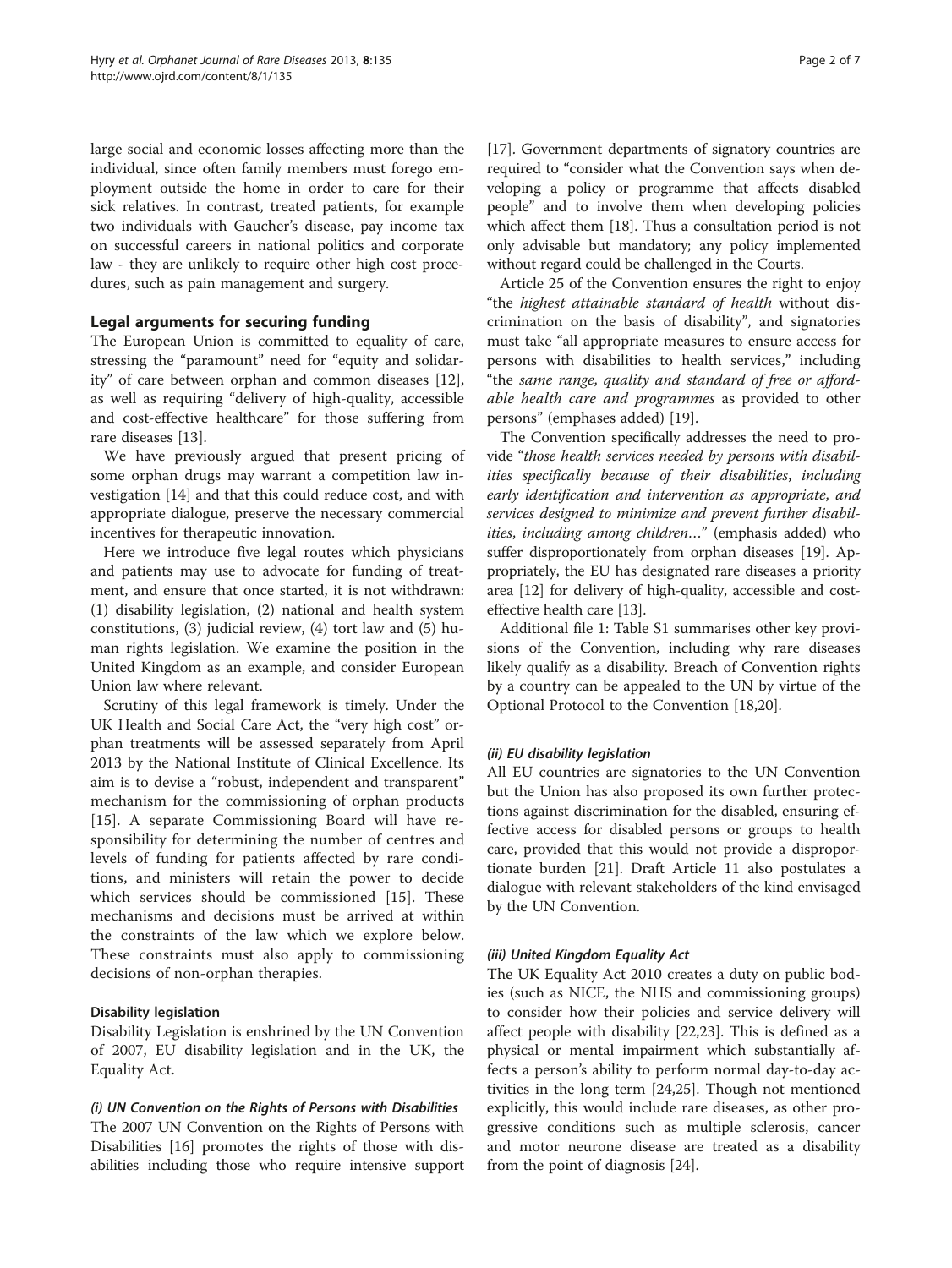Under the Act public bodies must eliminate unlawful discrimination and to advance equality of opportunity. The UK Department of Health acknowledges that this extends to healthcare commissioning decisions [\[26\]](#page-5-0). Discrimination occurs when a disabled person is treated unfavourably because of their disability (here a rare disease) and this cannot be proved to represent a proportionate means of achieving a legitimate aim (section 15). Other features are summarised in Additional file [2](#page-5-0): Table S2.

Disability legislation was recently used to overturn a recommendation by NICE. In Eisai v NICE, the High Court found discrimination against patients with Alzheimer's disease after they were required to perform a mini mental state assessment to qualify for the drug Aricept, as this requirement had inadequate regard to those with atypical forms of the disease [\[27,28](#page-5-0)]. The claimants were able to demonstrate that certain patients were especially disabled by disease onset and that their cases were therefore unlike those of the majority of patients with this dementia. Similarly, patients affected by rare diseases are small groups suffering from particular genetic conditions, and there may be further subgroups within each disease of particularly strongly affected individuals.

The High Court has overturned another recent decision after withdrawal of support to patients with severe learning disabilities by a city council [[29](#page-5-0)]. Although the Court did not wish to set priorities on behalf of the council, it concluded there had been a failure to consider the impact on disabled persons and no attempt made to make savings elsewhere [\[29](#page-5-0)]. By implication, funding for health-preserving orphan diseases cannot be curtailed without seeking to make savings elsewhere first. The Court has also affirmed the legal duty to promote equality of opportunity and to consider disabilities even where that involves treating the disabled more favourably [[30](#page-5-0)], which augers in favour of allocating a larger per capita share of the health care budget to those affected by rare diseases.

#### National and organisational constitutions

National constitutions may additionally prescribe rights to treatment. The French and German constitutions are thought to contain a legal obligation to assist individuals in danger, which could apply to the development of life saving treatments [\[31\]](#page-5-0). The UK does not have a written constitution but the NHS Constitution for England, underpinned by the Health Act 2009 and earlier legislation, is committed to non-discrimination and respect for human rights, and provides in particular six rights which can protect those with orphan disease. These are set out in Additional file [3:](#page-5-0) Table S3.

#### Judicial review

Judicial review is a process for challenging the procedural basis on which a decision is made by a public authority [[32,33\]](#page-6-0). Though traditionally aimed at ensuring the public body considers the necessary factors [\[34\]](#page-6-0), the English Courts have broadened their scope in cases where human rights [\[33,35\]](#page-6-0) or a "life or death decision" [[36\]](#page-6-0) are involved, as is the case with healthcare.

Indeed, the Courts have frequently overturned local authority decisions in favour of patients to ensure support or treatment is provided [[29,30](#page-5-0)[,33,37](#page-6-0)-[40](#page-6-0)]. Patients' requests for judicial review have also succeeded where the only available and clinically effective treatment has been denied [[41](#page-6-0)], or when there have been insufficient clinical grounds for distinguishing between different members of a group that was in principle eligible for the drug, as was the case with the breast cancer treatment herceptin [[36](#page-6-0)].

The courts have not found against allocating priorities per se, provided that (i) the policy genuinely recognises the possibility that there could be an overriding clinical need and requires each request for treatment to be considered on its individual merits, and (ii) the authority accurately assesses the nature and seriousness of each type of illness, determines the effectiveness of various forms of treatment for it, and gives proper effect to these assessments in the formulation and individual application of its policy [\[42](#page-6-0)]. Likewise, these are key elements of a sound funding policy for rare disease treatment and should feature in the revised funding guidelines for orphan medicinal products.

#### Tort

Rare disease patients may argue that denial of treatment breaches tort law – a gap-filling area of the law which addresses any situations not captured by contract or criminal law. The English Court of Appeal has affirmed that in tort "it is the doctor's duty to provide a treatment that he considers to be in the interests of the patient and that the patient is prepared to accept" [[43\]](#page-6-0). As health care reform will see doctors taking a leading role in resource allocation, the duty to exercise reasonable skill and care [\[44,45\]](#page-6-0) will likely apply to resource allocation. Health authorities are vicariously liable for any negligence on part of a doctor under tort law [\[45,46](#page-6-0)], and can also be directly liable for failure to take care in providing treatment [\[45,47\]](#page-6-0) although, at least in the context of available medical equipment, the Court will pay some regard to budgetary constraints [\[45,48](#page-6-0)].

Patients affected by rare diseases could therefore seek redress for a doctor's and/or hospital's negligent denial or withdrawal of treatment. But litigation is strenuous and expensive. The preferred route would be for guidelines to be established as to when an orphan product should be reimbursed, to guide doctors in making a judgment as to whether to prescribe, whenever they judge it to be in the interest of a particular patient. Such decentralized assessment is helpful when the clinical situation is highly patient specific. In this regard,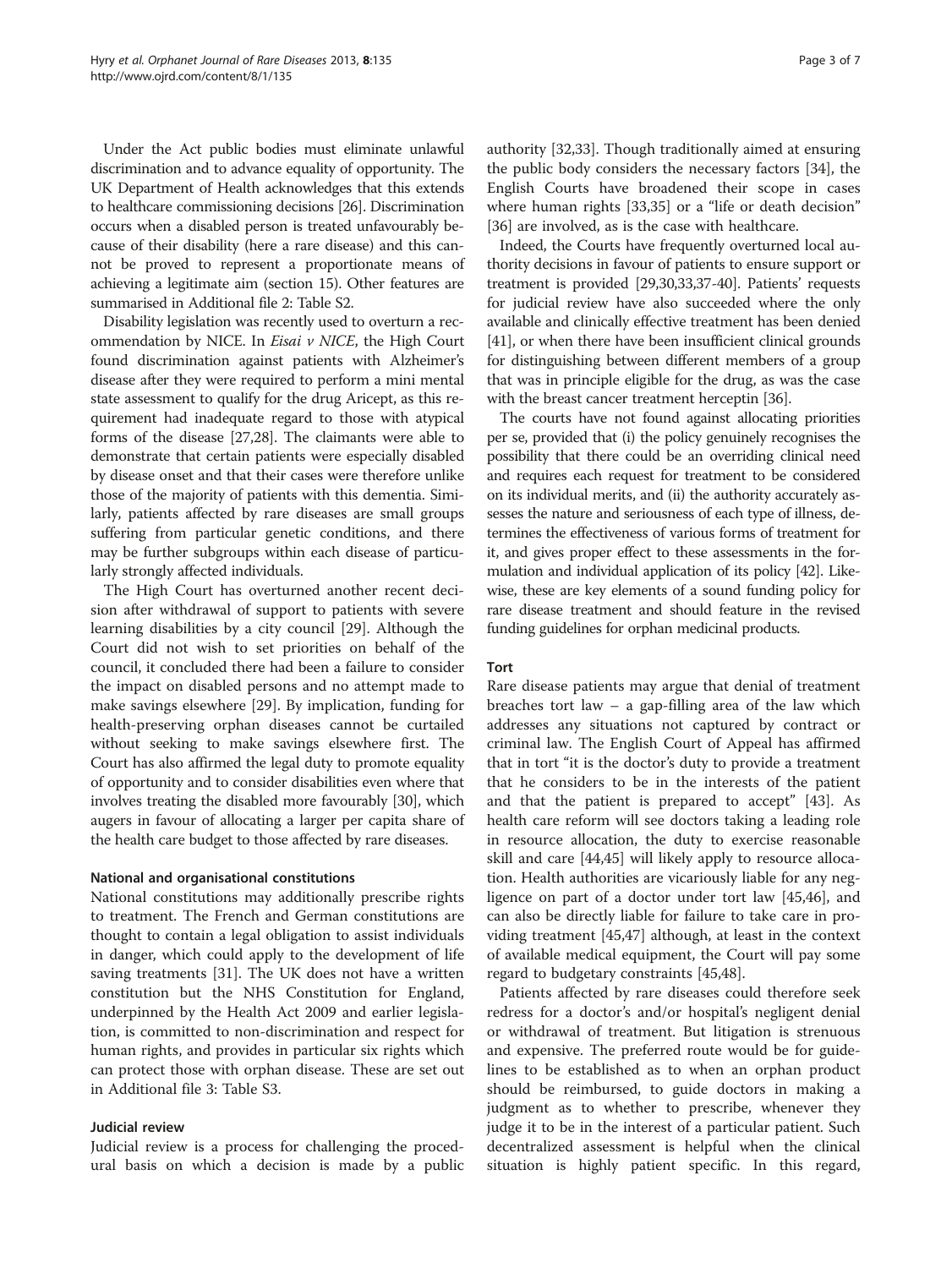"interest" may be broader than proof of clinical efficacy: for some rare diseases such as Niemann-Pickdisease type C, where the approved therapy may stabilise a patient's condition rather than improve it, but provision is imperative in order to sustain the patient until a more efficacious therapy is developed.

#### Human rights legislation

Finally, a persuasive argument can be advanced that the European Convention on Human Rights (ECHR) demands the supply of orphan medicinal products to those in need. Central is Article 2 which provides that "everyone's right to life shall be protected by law". Other elements are summarised in Additional file [4:](#page-5-0) Table S4.

The European Court of Human Rights has specifically addressed orphan drug reimbursement in Nitecki v Poland. Mr Nitecki was diagnosed with motor neuron disease and prescribed Rilutek<sup>TM</sup> with the Polish health authority agreeing to cover 70% of the drug cost [\[49](#page-6-0)]. However, the patient could not afford his 30% share and argued that refusal to refund fully violated his right to life under Article 2, as inability to take prescribed dose could result in untimely death.

However the Court found that the failure to cover the remaining 30% did not amount to a breach of Article 2, "bearing in mind the medical treatment and facilities provided to the applicant, including a refund of the greater part of the cost of the required drug" [[49](#page-6-0)]. By implication, had the patient received no medical treatment or facilities, or less than a "greater part of the cost of the required drug", Article 2 might have been violated. This point could assist patients faced with an authority unwilling to reimburse 50% of cost or denying access altogether. The courts would likely also consider the actual cost of any regimen: for example 30% of the drug treatment for Pompe could total £150,000 per annum [\[5\]](#page-5-0) – something less than 1% of the UK population could afford [\[50](#page-6-0)], and would in effect amount to a denial of treatment, thus breaching Article 2. Indeed, the expectation that a patient cover a prohibitively large percentage of the cost arguably violates the NHS Constitution which provides care based on clinical need rather than ability to pay (see Additional file [3:](#page-5-0) Table S3).

The English Courts have affirmed that Article 2 would "plainly" be violated if a "National Health doctor were deliberately to bring about the death of a competent patient by withdrawing life-prolonging treatment contrary to the patient's wishes" where the treatment will provide overall clinical benefit [[43](#page-6-0)]. The case concerned the right to care at the end of life, and the courts would likely take an even stronger view for treatments which are life prolonging and at the start of life. Further, despite the pronouncements in *Osman v UK* [\[51](#page-6-0)], the text of Article 2 does not allow states to derogate from the right to life on fiscal grounds. Article 2 therefore appears to offer a promising platform for justifying access to treatments.

# Objections for funding orphan medicinal products

Despite the protections enshrined in law, the right of patients with rare diseases to access treatment has been questioned. Here we counter some potential objections to our analysis.

#### Rarity not valued by society

It has, incredibly, been argued that there is inadequate evidence that society values equal opportunity for citizens affected by rare diseases to justify their high cost of treatment [[52\]](#page-6-0).

This is inaccurate, as shown by orphan drug enactments throughout the world, drawn up and ratified by parliaments representing a majority of each population, including the EU. The human rights and disability legislation considered above are further if indirect legal pronouncements of this view. These legal expressions of the society show rarity is to be valued.

Further, while pressure to reduce excessive cost must be exerted [[14\]](#page-5-0), current price levels result directly from the marketing monopoly provided by the orphan drug acts. It can be argued that the enactment of the EU Regulation 141/2000 without any price caps implies that society is willing to forego traditional cost-effectiveness measures for orphan medicinal products. One might respond that the financial impact of foregoing price caps was not known at the time. However, by the time the EU came to enact Regulation 141/2000, the US Orphan Drug Act had been in place for 17 years, and the problem of "unreasonably high" orphan drug costs had been aired even before the US House of Representatives [\[53](#page-6-0)]. Thus the impact of not capping prices was – or should have been – well known in Europe.

#### Rare disease not a disability

It may be suggested that patients with rare diseases are not legally disabled as such legislation has traditionally been concerned with, for example, the use of wheelchairs in public transport vehicles – indeed the Equality Act devotes much attention this. However the Act defines disability to include progressive conditions, and no distinction is drawn between life threatening or chronically debilitating orphan diseases, and other progressive conditions such as multiple sclerosis identified by the Government as disabilities [[24\]](#page-5-0). Indeed, rare diseases are understood to fall within the definition of disability under the United States Social Security Act [[54,55\]](#page-6-0).

The cost of orphan drugs is unusually high for a disability The public justifiably spends very substantial sums on providing wheelchair access. It would be unthinkable to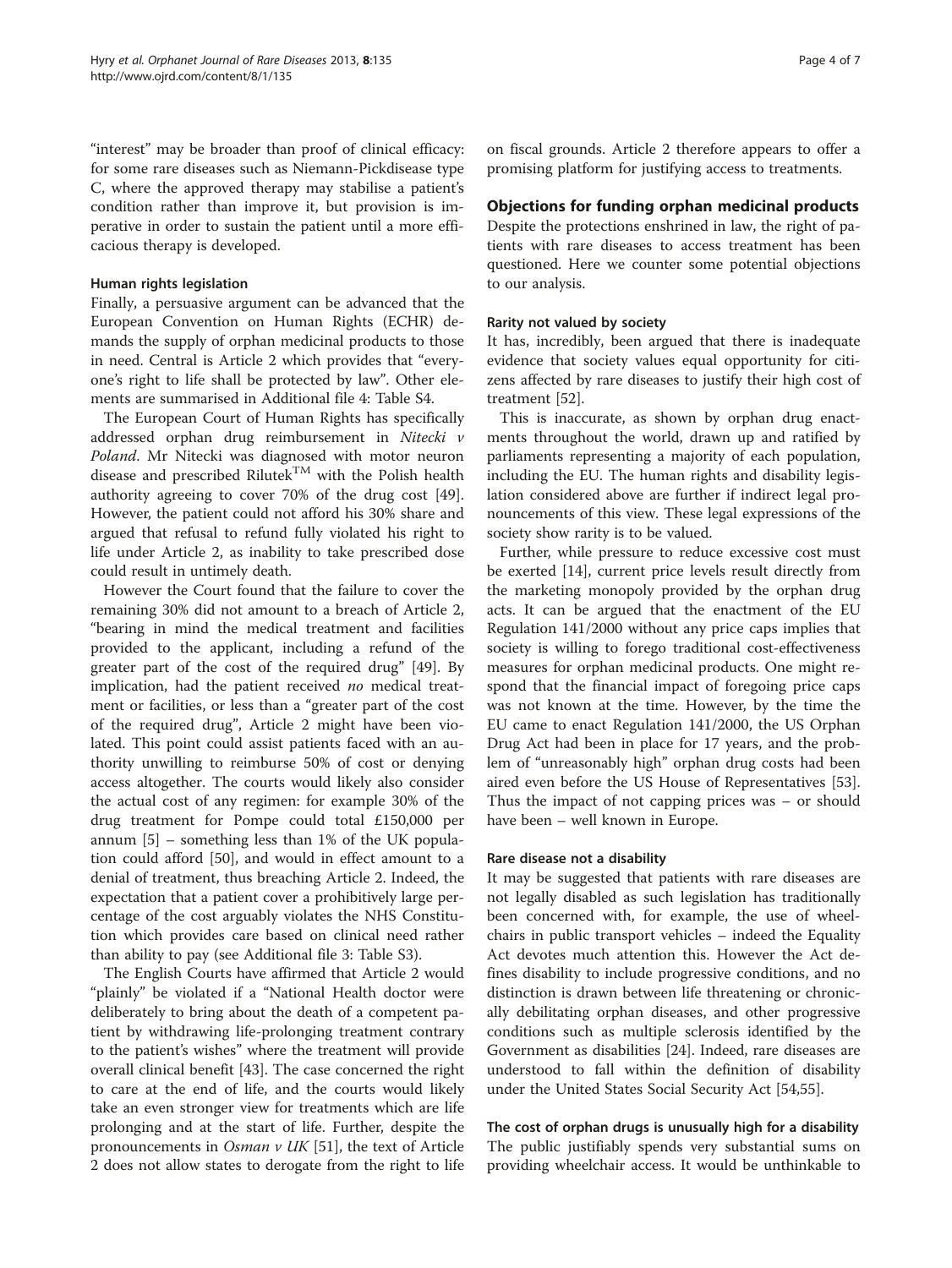propose limiting access to the British Museum to wheelchair users, or to apply a QALY-metric to see if such access is cost effective. Society is reluctant to cost certain things, even when lives are not at stake. No sound distinction can be drawn between a wheelchair-bound patient whose disability may never improve, and a patient with an orphan disease whose treatment only stabilises their clinical condition and does not reverse it (although many orphan drugs demonstrate such efficacy). Challenging funding for high cost orphan treatments therefore rests on an unjustifiable double-standard.

#### Floodgates of disability

Innumerable conditions could be characterised as a disability, allowing access to rare disease and other treatments under the disability (and human rights) legislation irrespective of cost. This would open the flood gates of reimbursement for various conditions. The correct view must be that it is for each patient or group to argue why their condition should be classified as a disability (and patients need not have special public appeal or be well organised to so argue – most of the legal cases we showcase above have been brought by single individuals). Should they, too, succeed, this is a legitimate result of the wording of the legislation. If costs become untenable, this must be addressed on a governmental level, and not at the expense of an individual disabled citizen or small patient group.

#### Disproportionate burden

Finally, some may contend that orphan treatments place a disproportionate burden on health services. This is a limitation felt acutely by the Courts when reviewing decisions of public authorities: "it is for the authority, not the court, to allocate resources within its limited budget to the best advantage of its many patients" [\[56,57](#page-6-0)]. The Court has suggested that had a trust refused Herceptin treatment on the basis of budget constraints rather than personal characteristics, "it would be very difficult, if not impossible, to say that such a policy was arbitrary or irrational" [[36](#page-6-0)]. Similarly, in granting access to Avastin, the High Court indicated that it might have found differently if resource scarcity had been a "decisive feature" [\[41\]](#page-6-0).

Our response is six-fold.

First, prices flowing from the EU Regulation 141/ 2000 are arguably not so disproportionate as to prevent reimbursement. After all, the legislation was approved without price caps. EU citizens therefore foresaw and accepted the impact of orphan medicinal products on the public purse (subject to the broader legal framework of the EU, including the need to avoid abusive pricing [[14](#page-5-0)]).

Second, in assessing the budget impact of a rare disease therapy, the burden of the cost should not be considered only at the present date, but over the lifetime of a patient. It is hoped that the prices will decrease after the 10 year exclusivity periods expire and competing therapies enter the market. Further, a healthier patient can partake in employment, pay taxes and become a net economic contributor despite the high cost of treatment.

Third, the first principle of the current UK commissioning regime is to source services from providers best placed to cater to patients' needs [[26\]](#page-5-0). In the orphan field the producer of a treatment is best placed to satisfy such needs: due to the monopoly regime, the choice is normally between the only existing and therefore best (and best value) treatment, and no treatment at all. The commissioning regime thus supports the funding of orphan products.

Fourth, despite the English Courts' timidity in interfering with priority setting, they do expect local authorities to prioritise serious illnesses [\[42\]](#page-6-0) and consider statutory obligations including the human rights and disability provisions reviewed above. These dual considerations place orphan treatments at the top of any priority setting list.

Fifth, the Courts find it easier to overturn an authority's denial of treatment where the impact on resources is less marked. This is unjustified. If society and its courts prioritise low-cost therapies, it allows morally arbitrary factors, such as disease prevalence, to determine whether a person can obtain full health.

Finally, every health authority decision carries an opportunity cost and impacts on resource allocation. Courts must therefore be courageous and not deny treatment or judicial review simply to avoid impacting on political resource allocation. Priority setting can be discriminatory and must comply with legal frameworks – a proper oversight role for the Courts. Were this to be otherwise, simply justifying decisions on budgetary grounds could place all decisions of a public authority outside the scope of human rights and discrimination laws, and the remit of judicial review. This is not the intention of the European or United Kingdom Parliament.

# Conclusion

Using the UK as an example, we have set out five legal approaches to safeguard the treatment of orphan diseases. While they together make a compelling legal case, judicial proceedings can be expensive, time-consuming and strenuous, especially while struggling with illness. This legal framework is therefore best used to negotiate national reimbursement guidelines for the European Union. Vulnerable rare disease patients on expensive treatments may become the first target of national spending cuts when 'austerity measures' are applied. It is therefore imperative that pricing and purchase decisions are made with full understanding of the legal protections available to these patients.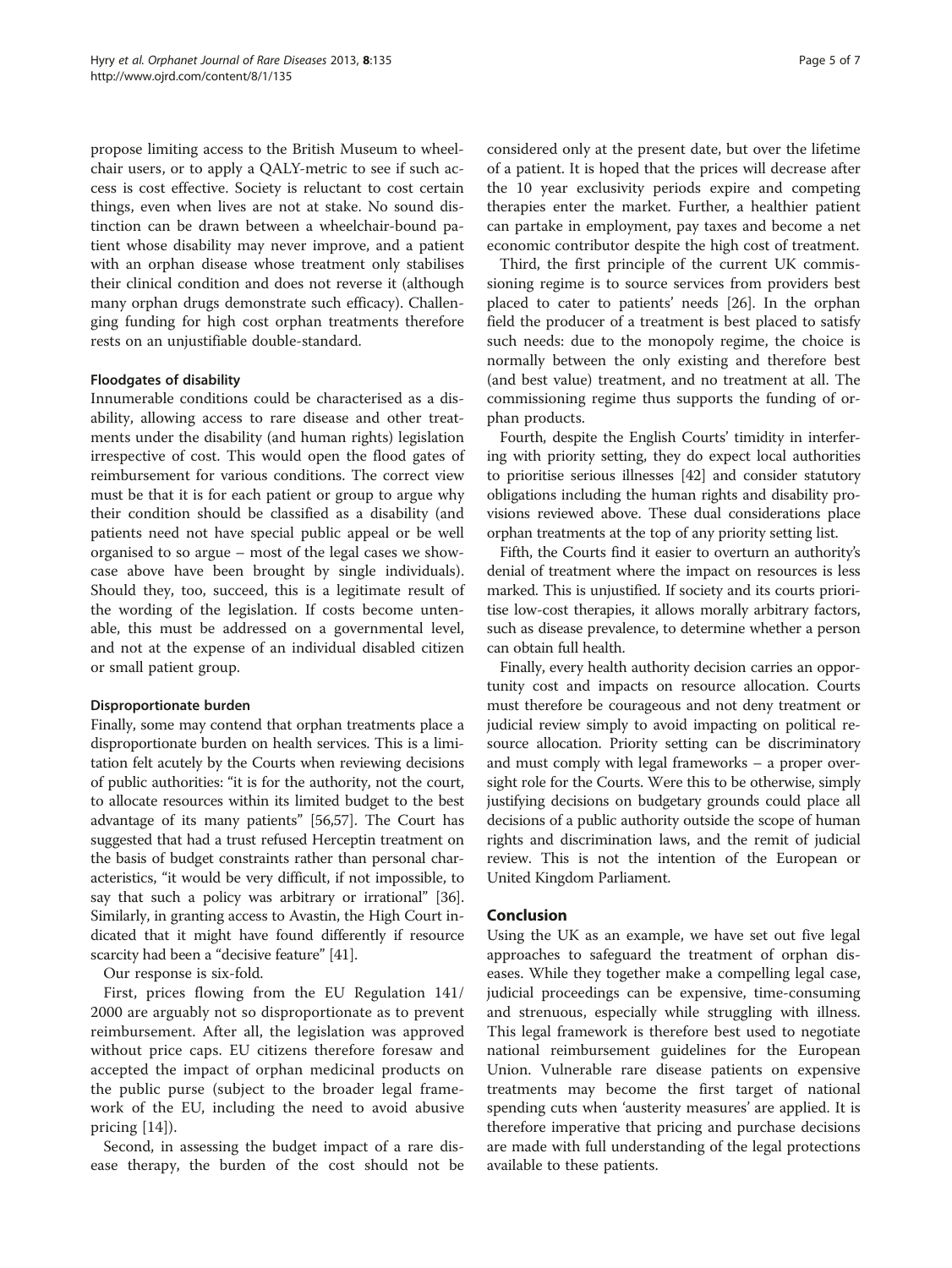# <span id="page-5-0"></span>Additional files

[Additional file 1: Table S1.](http://www.biomedcentral.com/content/supplementary/1750-1172-8-135-S1.doc) UN Convention on the Rights of Persons with Disabilities [\[58](#page-6-0)].

[Additional file 2: Table S2.](http://www.biomedcentral.com/content/supplementary/1750-1172-8-135-S2.doc) United Kingdom Equality Act 2010.

[Additional file 3: Table S3.](http://www.biomedcentral.com/content/supplementary/1750-1172-8-135-S3.doc) NHS Constitution [\[59-62\]](#page-6-0).

[Additional file 4: Table S4.](http://www.biomedcentral.com/content/supplementary/1750-1172-8-135-S4.doc) European Convention of Human Rights [[63,64\]](#page-6-0).

#### Competing interests

All authors will complete the Unified Competing Interest form at [www.icmje.](http://www.icmje.org/coi_disclosure.pdf) [org/coi\\_disclosure.pdf](http://www.icmje.org/coi_disclosure.pdf) (available on request from the corresponding author) and declare no support from any organisation for the submitted work. The following financial relationships with organisations might have an interest in the submitted work in the previous three years: HIH and JCPR have received funding from the European Gaucher Alliance and Susan Lewis Memorial Fund, and HIH from the Helen Manuel Foundation. JCPR has attended symposia and received hospitality from Shire Human Genetic Therapies and speaking fees from the Genzyme Corporation and Actelion Pharmaceuticals. JM has received travel grants to attend industry sponsored meetings from Genzyme, Shire, Protalix and Pfizer. The EGA of which JM is Chairman receives unrestricted grants to support its activities from Genzyme, Shire, Protalix, Pfizer, Amicus and Actelion. The UK Gauchers Association has received sponsorship from Genzyme, Shire and Protalix for its UK activities and following his retirement as Chairman of the UK Gauchers Association, Genzyme presented an unrestricted and unsolicited donation to the UK Gauchers Association in his honour to be used to support Gaucher related activities at his discretion with agreement of the Board of the UK Gauchers Association. TMC has receives research support from the UK government, as well as unrestricted research grants from Genzyme and Shire, and he advises pharmaceutical companies engaged in the orphan disease setting, including Actelion, Genzyme, Shire, Amicus Therapeutics, and Protalix Biotherapeutics, receiving speakers' fees and travel costs. HIH has had two younger sisters die of an orphan disease. There are no other relationships or activities that could appear to have influenced the submitted work.

#### Authors' contributions

JCPR conceived of the idea of applying disability legislation to the orphan funding problem. HIH conceived of the other ideas and developed the legal analysis. All authors have contributed to the legal, scientific and clinical analysis and their application to the orphan context. All four authors wrote the paper. TMC acts as guarantor for this work. All authors read and approved the final manuscript.

#### Authors' information

HIH is a lawyer with a background in philosophy, politics, and economics. JCPR is a medical doctor with a research interest in orphan diseases. JM is a lawyer, Chairman of the European Gaucher Alliance and Director and Co-Founder of UK Gauchers Association, Trustee of the Helen Manuel Foundation and was formerly a patient representative to the UK Department of Health National Commissioning Group on Lysosomal Storage Disorders. TMC is a physician who cares for patients with rare disorders. The views expressed here are the authors' own and do not represent the view of any firm, company or charitable trust.

#### Author details

<sup>1</sup>Department of Medicine, University of Cambridge, Cambridge CB2 0QQ, UK. <sup>2</sup> European Gaucher Alliance, UK Gauchers Association, 340 West End Lane, London NW6 1LN, UK.

#### Received: 25 March 2013 Accepted: 12 June 2013 Published: 6 September 2013

#### References

- Walsh B: The tier 4 phenomenon: shifting the high cost of drugs to consumers. Washington DC: AARP; 2009. [http://assets.aarp.org/rgcenter/health/tierfour.pdf.](http://assets.aarp.org/rgcenter/health/tierfour.pdf)
- 2. Testori Coggi P, Director General of the Directorate-General for Health and Consumers of the European Commission: Orphan Products and Rare Disease

Therapies. Brussels: 6th European Conference on Rare Diseases & Orphan Products; 2012.

- 3. European Commission: Competition DG: Pharmaceutical sector inquiry final report. [http://ec.europa.eu/competition/sectors/pharmaceuticals/](http://ec.europa.eu/competition/sectors/pharmaceuticals/inquiry/staff_working_paper_part1.pdf) [inquiry/staff\\_working\\_paper\\_part1.pdf.](http://ec.europa.eu/competition/sectors/pharmaceuticals/inquiry/staff_working_paper_part1.pdf)
- 4. The Swedish Dental and Pharmaceutical Benefits Agency: Assessment of treatment for Gaucher disease ends, (in Swedish). 2012. [http://www.tlv.se/](http://www.tlv.se/lakemedel/omprovning-av-lakemedel/avslutade-omprovningar/omprovning-av-lakemedel-for-gauchers-sjukdom-avslutad/) [lakemedel/omprovning-av-lakemedel/avslutade-omprovningar/omprovning](http://www.tlv.se/lakemedel/omprovning-av-lakemedel/avslutade-omprovningar/omprovning-av-lakemedel-for-gauchers-sjukdom-avslutad/)[av-lakemedel-for-gauchers-sjukdom-avslutad/.](http://www.tlv.se/lakemedel/omprovning-av-lakemedel/avslutade-omprovningar/omprovning-av-lakemedel-for-gauchers-sjukdom-avslutad/)
- 5. Sheldon T: Dutch doctors call for EU evaluation of cost effectiveness of high cost orphan drugs. BMJ 2012, 345:e5461.
- 6. Department of Health: A new value-based approach to the pricing of branded medicines – Government response to consultation. 2011. [http://webarchive.](http://webarchive.nationalarchives.gov.uk/20130107105354/http://www.dh.gov.uk/en/Consultations/Responsestoconsultations/DH_128226) [nationalarchives.gov.uk/20130107105354/http://www.dh.gov.uk/en/](http://webarchive.nationalarchives.gov.uk/20130107105354/http://www.dh.gov.uk/en/Consultations/Responsestoconsultations/DH_128226) [Consultations/Responsestoconsultations/DH\\_128226](http://webarchive.nationalarchives.gov.uk/20130107105354/http://www.dh.gov.uk/en/Consultations/Responsestoconsultations/DH_128226).
- 7. Hawkes N: Why is the press so nasty to NICE? BMJ 2008, 337:a1906.
- 8. Nuffield Council on Bioethics: Forward Look 19–20 May 2011 Hyperexpensive treatments - background paper. [http://www.nuffieldbioethics.org/](http://www.nuffieldbioethics.org/sites/default/files/files/Hyper_expensive_treatments_background_paper.pdf) [sites/default/files/files/Hyper\\_expensive\\_treatments\\_background\\_paper.pdf.](http://www.nuffieldbioethics.org/sites/default/files/files/Hyper_expensive_treatments_background_paper.pdf)
- 9. Anand G: Uncertain miracle—a biotech drug extends a life, but at what price? Wall Street Journal 2005.
- 10. Jack A, Hope K: Greek crisis gets under skin of vulnerable. Financial Times 2012.
- 11. European Commission: Rare diseases what are they? [http://ec.europa.eu/](http://ec.europa.eu/health/rare_diseases/policy/index_en.htm) [health/rare\\_diseases/policy/index\\_en.htm](http://ec.europa.eu/health/rare_diseases/policy/index_en.htm).
- 12. Council Recommendation of 8 June 2009 on an action in the field of rare diseases. (2009/C 151/02). [http://eur-lex.europa.eu/LexUriServ/LexUriServ.do?](http://eur-lex.europa.eu/LexUriServ/LexUriServ.do?uri=OJ:C:2009:151:0007:0010:EN:PDF) [uri=OJ:C:2009:151:0007:0010:EN:PDF](http://eur-lex.europa.eu/LexUriServ/LexUriServ.do?uri=OJ:C:2009:151:0007:0010:EN:PDF).
- 13. Directive 2011/24/EU of The European Parliament and of the Council of 9 March 2011 on the application of patients' rights in cross-border healthcare. [http://eur-lex.europa.eu/LexUriServ/LexUriServ.do?uri=OJ:](http://eur-lex.europa.eu/LexUriServ/LexUriServ.do?uri=OJ:L:2011:088:0045:0065:EN:PDF) [L:2011:088:0045:0065:EN:PDF](http://eur-lex.europa.eu/LexUriServ/LexUriServ.do?uri=OJ:L:2011:088:0045:0065:EN:PDF).
- 14. Roos J, Hyry H, Cox TM: Orphan drug pricing may warrant a competition law investigation. BMJ 2010, 341:c6471.
- 15. NICE to assess high cost drugs for rare conditions. 2012. [http://www.nice.org.](http://www.nice.org.uk/newsroom/news/NICEToAssessHighCostDrugsForRareConditions.jsp) [uk/newsroom/news/NICEToAssessHighCostDrugsForRareConditions.jsp](http://www.nice.org.uk/newsroom/news/NICEToAssessHighCostDrugsForRareConditions.jsp).
- 16. UN Convention on the Rights of Persons with Disabilities. [http://www.un.org/](http://www.un.org/disabilities/convention/conventionfull.shtml) [disabilities/convention/conventionfull.shtml.](http://www.un.org/disabilities/convention/conventionfull.shtml)
- 17. UN Convention on the Rights of Persons with Disabilities, Article 1 and Recital (j). [http://www.un.org/disabilities/convention/conventionfull.shtml.](http://www.un.org/disabilities/convention/conventionfull.shtml)
- 18. UK Department for Work and Pensions: UN Convention on the Rights of Disabled People. [http://odi.dwp.gov.uk/disabled-people-and-legislation/un](http://odi.dwp.gov.uk/disabled-people-and-legislation/un-convention-on-the-rights-of-disabled-people.php)[convention-on-the-rights-of-disabled-people.php](http://odi.dwp.gov.uk/disabled-people-and-legislation/un-convention-on-the-rights-of-disabled-people.php).
- 19. UN Convention on the Rights of Persons with Disabilities, Article 25. [http://](http://www.un.org/disabilities/convention/conventionfull.shtml) [www.un.org/disabilities/convention/conventionfull.shtml](http://www.un.org/disabilities/convention/conventionfull.shtml).
- 20. United Nations: Optional Protocol to the Convention on the Rights of Persons with Disabilities. [http://www.un.org/disabilities/default.asp?id=311.](http://www.un.org/disabilities/default.asp?id=311)
- 21. Proposal for a Council Directive on implementing the principle of equal treatment between persons irrespective of religion or belief, disability, age or sexual orientation {SEC(2008) 2180} {SEC(2008) 2181} /\* COM/2008/0426 final - CNS 2008/0140 \*/. [http://eur-lex.europa.eu/LexUriServ/LexUriServ.do?](http://eur-lex.europa.eu/LexUriServ/LexUriServ.do?uri=COM:2008:0426:FIN:EN:HTML) [uri=COM:2008:0426:FIN:EN:HTML](http://eur-lex.europa.eu/LexUriServ/LexUriServ.do?uri=COM:2008:0426:FIN:EN:HTML).
- 22. Explanatory Notes to Equality Act 2010. [http://www.legislation.gov.uk/ukpga/](http://www.legislation.gov.uk/ukpga/2010/15/notes/contents) [2010/15/notes/contents](http://www.legislation.gov.uk/ukpga/2010/15/notes/contents).
- 23. Equality Act 2010. [http://www.legislation.gov.uk/ukpga/2010/15/contents.](http://www.legislation.gov.uk/ukpga/2010/15/contents)
- 24. Disability Discrimination Act Guidance on matters to be taken into account in determining questions relating to the definition of disability. [http://www.](http://www.equalityhumanrights.com/uploaded_files/guidance_on_matters_to_be_taken_into_account_in_determining_questions_relating_to_the_definition_of_disability.pdf) [equalityhumanrights.com/uploaded\\_files/guidance\\_on\\_matters\\_to\\_be\\_](http://www.equalityhumanrights.com/uploaded_files/guidance_on_matters_to_be_taken_into_account_in_determining_questions_relating_to_the_definition_of_disability.pdf) [taken\\_into\\_account\\_in\\_determining\\_questions\\_relating\\_to\\_the\\_](http://www.equalityhumanrights.com/uploaded_files/guidance_on_matters_to_be_taken_into_account_in_determining_questions_relating_to_the_definition_of_disability.pdf) [definition\\_of\\_disability.pdf](http://www.equalityhumanrights.com/uploaded_files/guidance_on_matters_to_be_taken_into_account_in_determining_questions_relating_to_the_definition_of_disability.pdf).
- 25. Equality Act 2010, s6(1). [http://www.legislation.gov.uk/ukpga/2010/15/contents.](http://www.legislation.gov.uk/ukpga/2010/15/contents)
- 26. Department of Health: Securing best value for NHS patients. 2012. [https://](https://www.gov.uk/government/uploads/system/uploads/attachment_data/file/156122/PCCR-consultation-Final.pdf.pdf) [www.gov.uk/government/uploads/system/uploads/attachment\\_data/file/](https://www.gov.uk/government/uploads/system/uploads/attachment_data/file/156122/PCCR-consultation-Final.pdf.pdf) [156122/PCCR-consultation-Final.pdf.pdf.](https://www.gov.uk/government/uploads/system/uploads/attachment_data/file/156122/PCCR-consultation-Final.pdf.pdf)
- 27. Eisai Ltd v National Institute for Health and Clinical Excellence 2007 EWHC 1941.
- 28. Ac v West Primary Care Trust 2010 EWHC 1162.
- 29. R (on the application of W) v Birmingham City Council 2011 EWHC 1147 (Admin).
- 30. R (on the application of Chavda and others) v Harrow London Borough Council 2007 EWHC 3064 (Admin):para 40 (concerning access by elderly disabled persons to community care).
- 31. Gericke CA, Riesberg A, Busse R: Ethical issues in funding orphan drug research and development. J Med Ethics 2005, 31:164–168.